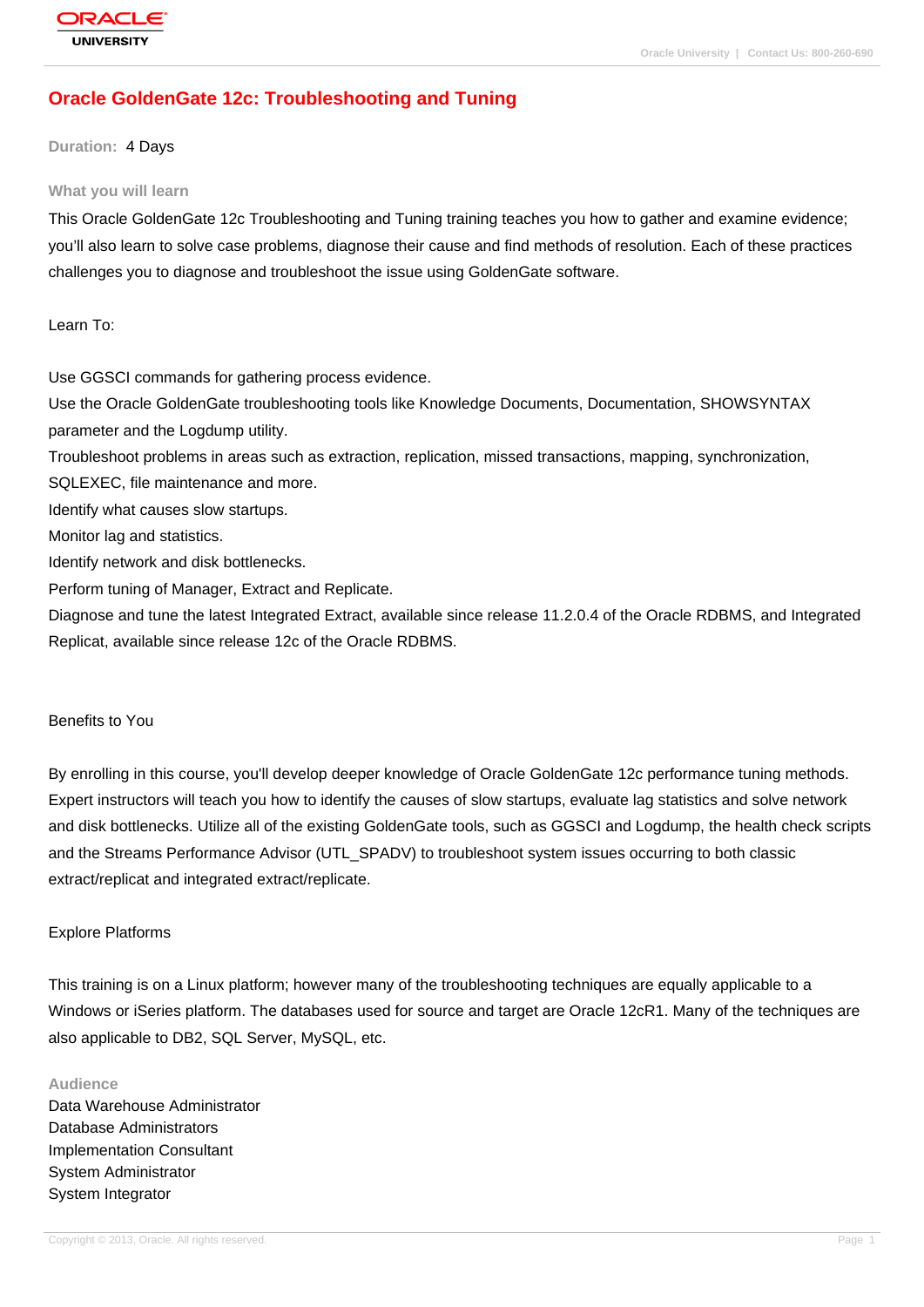### Systems Architects

#### **Related Training**

Required Prerequisites

Familiarity with the Oracle Database

Oracle GoldenGate 12c: Fundamentals for Oracle

**Course Objectives** Monitor and tune performance

Gather evidence to help troubleshoot problems

Use troubleshooting tools

Familiarize with the latest tools to troubleshoot Integrated Extract/Replicat

Describe solutions for the most common problems

**Course Topics**

#### **Gathering Evidence**

Acquiring confidence using the standard Oracle GoldenGate tools normally used to interact with the software: **GGSCI** 

Error Logs, Process Reports, Discard File, System Logs

Competently using the tools mentioned above to gather evidence about alleged issues occurring to an Oracle GoldenGat

### **Oracle GoldenGate Troubleshooting Tools**

Accessing knowledge Documents - Mailing lists, Oracle GoldenGate forums, etc. Consulting the Documentation Getting familiar with the ShowSyntax parameter Getting familiar with the logdump utility

#### **Basic and Startup Problems**

Getting familiar with basic problems

Developing the ability to deal with Extract and Replicat startup issues

Verifying file names, file permissions, consistency between Extract and Replicat group names and their supporting files Verifying consistent naming convention when defining trail files and their reference in the Extract/Replicat parameter files Verifying that the correct software version has been installed

Verifying that the Oracle GoldenGate manager is running, that the group name which fails to start exists and is not missp Verifying that the the parameter file exists, has the same name as the Extract/Replicat group, and is accessible by Oracle Introducing the use of CHECKPARAMS to verify that the parameter syntax is correct

#### **Data Extraction Problems**

Developing the ability to deal with and troubleshoot data extraction issues: Extract is slow - Extract abends - Data pump and Analyzing various causes of a slow Extract startup